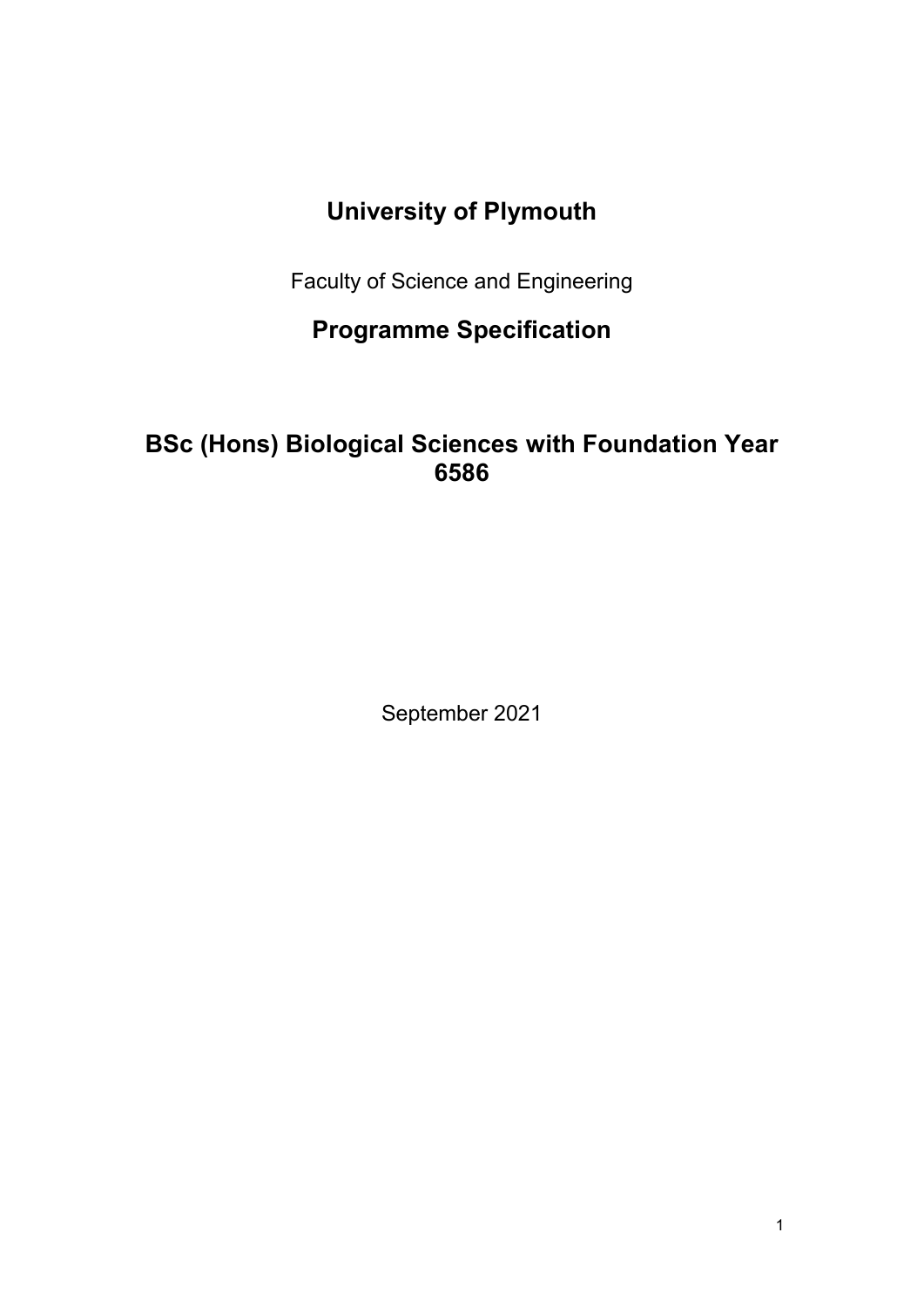## **1.0 BSc (Hons) Biological Sciences with Foundation Year**

Final award title: the final award title is that of the programme to which the student progresses for Levels 4 to 6.

> For students entering the BSc (Hons) Biological Sciences with Foundation Year, normally this will be one from:

BSc (Hons) Animal Welfare and Behaviour BSc (Hons) Conservation Biology BSc (Hons) Biological Sciences BSc (Hons) Zoology

UCAS code C102 JACS code C100

**2.0 Awarding Institution University of Plymouth Teaching Institutions University of Plymouth**

# **3.0 Accrediting body**

None.

#### **4.0 Distinctive features of the Programme and the Student Experience**

This is a four-year BSc (Hons) degree programme starting at Year Zero. It is one of a suite of such programmes, designed for students who are not appropriately qualified, in subject knowledge, attainment or recent experience, for entry to Level 4 of undergraduate programmes in Science. On successful completion of Year Zero, students progress to Level 4 of an undergraduate degree in Science. Students completing the BSc (Hons) Biological Sciences with Foundation Year programme will normally progress to one of the BSc (Hons) programmes in the School of Biological and Marine Sciences shown at section 1.0

Distinctive features of this programme are that it:

- is suitable for non-standard entrants, including mature returners to study, those without Science qualifications or with Science qualifications below the standard required for entry to Level 4;
- assumes no prior knowledge of science and welcomes applications from those who have studied other disciplines;
- is recognised nationally as excellent, allowing more than 2500 students to enter Higher Education in its 25 years of operation;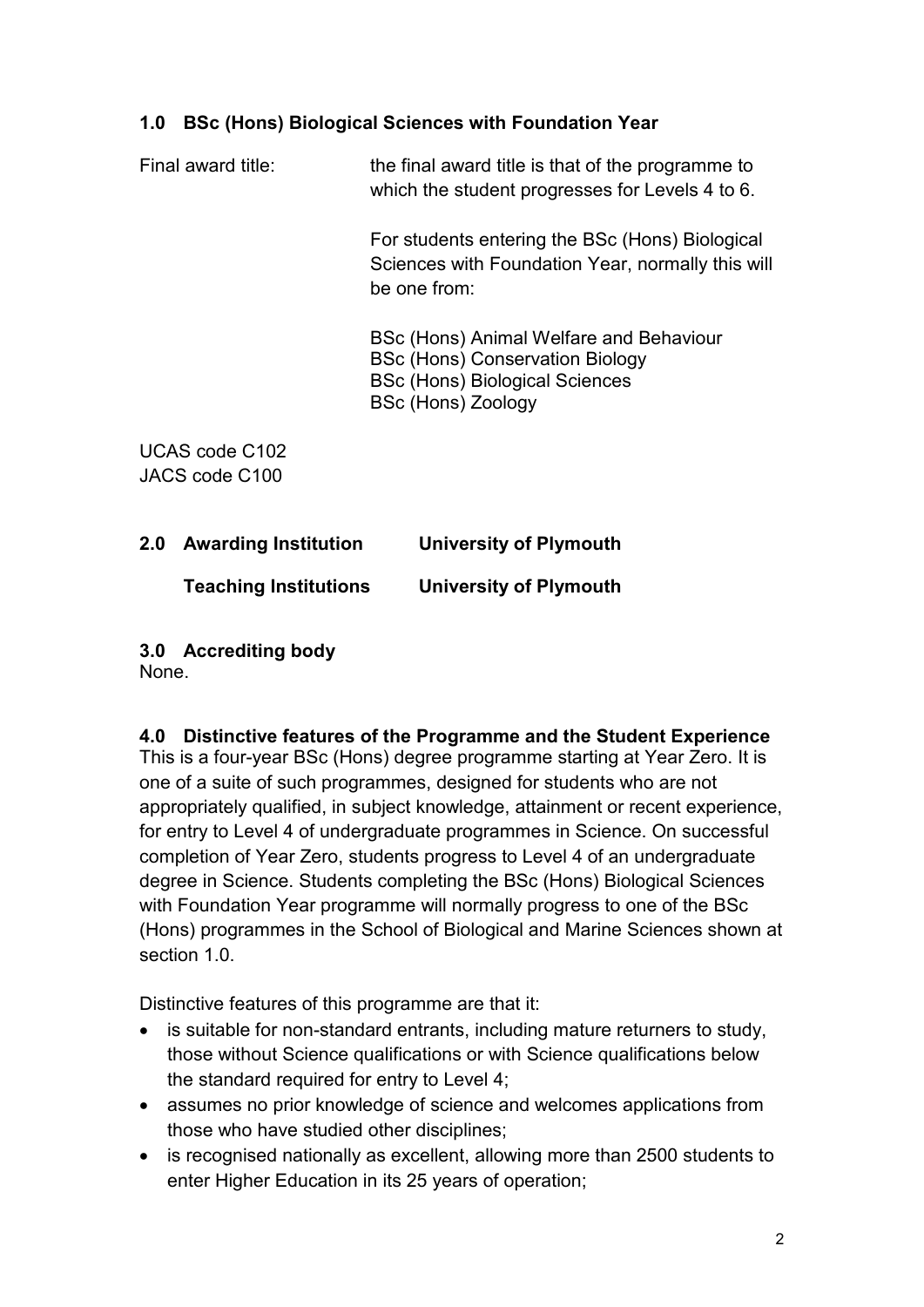- provides a high proportion of experiential work in field or lab, and intensive and early assessment, with rapid feedback designed to support learning;
- provides personal support for learning through regular meetings with your personal tutor and input from specialist staff in Biological Sciences;
- provides English language support for overseas students in core modules;
- is underpinned by research activity of staff, in Biological Sciences and particularly in the pedagogy of science disciplines.

## **5.0 Relevant QAA Benchmark Groups**

The programme is devised with reference to the subject benchmarks of the discipline to which students will progress to complete their degree. For the BSc (Hons) Biological Sciences with Foundation Year the relevant benchmark is [Biosciences.](http://www.qaa.ac.uk/en/Publications/Documents/Subject-benchmark-statement-Biosciences.pdf)

#### **6.0 Programme structure**

The programme structure is described diagrammatically below**.**

In Semester 1, students take the compulsory modules GEES001 *Study and mathematical skills for science*, and two science modules, one in Chemistry and one in Biology.

In Semester 2, students take the core modules BIO014 *Issues in Biology* and BIO013 *Biology 2.* Students will normally take MATH019 *Mathematics and Statistics for science* unless they can evidence a strong background in Mathematics or Statistics. Students able to evidence such experience may continue Chemistry into Semester 2; to do so they must have taken the corresponding module in Semester 1.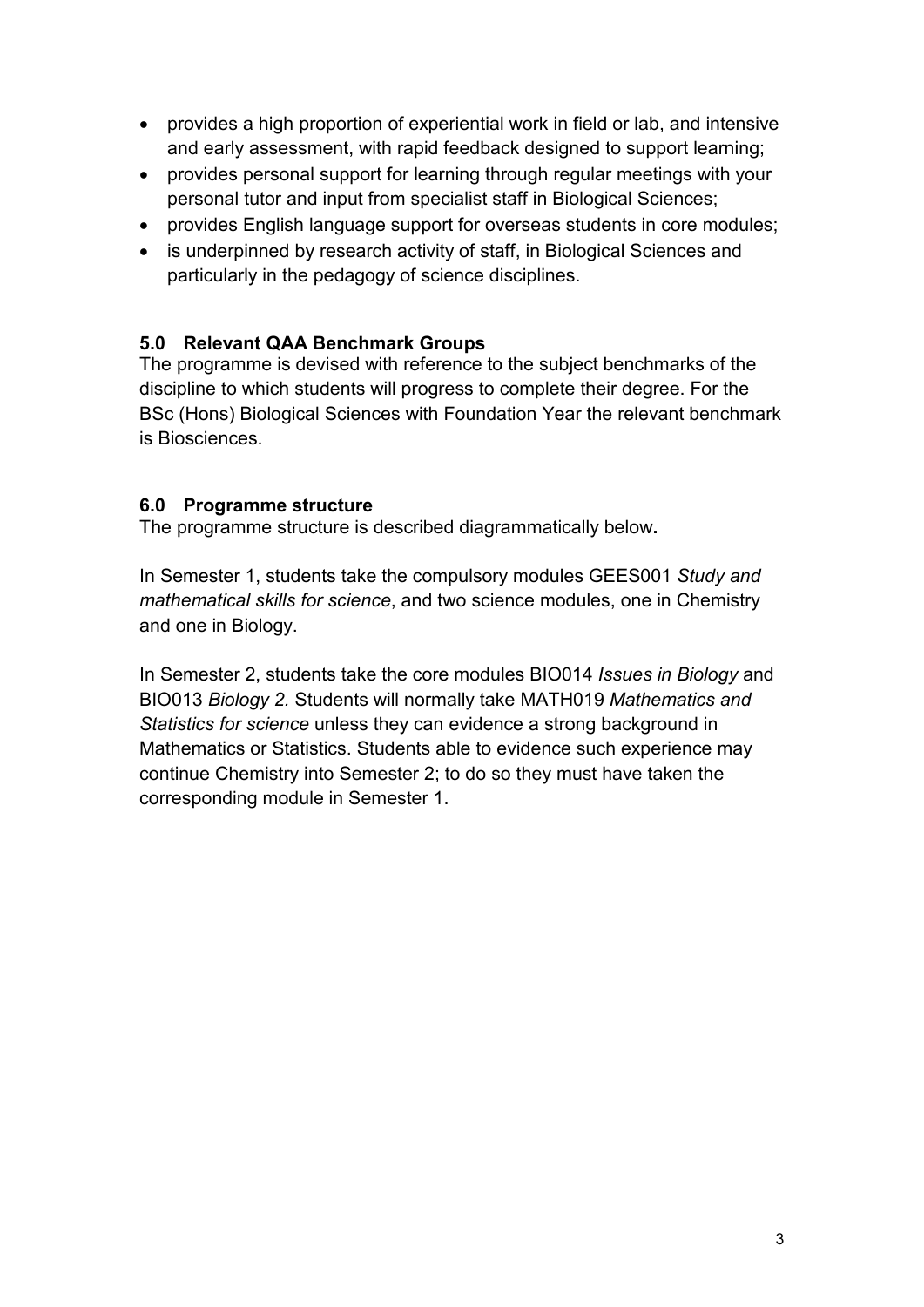#### **Semester 1** (all modules are 20 credits)

| Compulsory modules     |               |             |  |
|------------------------|---------------|-------------|--|
| *GEES001               | <b>BIO012</b> | CHM009      |  |
| Study and mathematical | Biology 1     | Chemistry 1 |  |
| skills for science     |               |             |  |

\*GEES001 cannot be compensated in this programme

#### **Semester 2** (all modules are 20 credits)

| <b>Compulsory modules</b> |               | Students select one module from those<br>shown. Students select MATH019 unless<br>they can evidence a strong background in<br>mathematics or statistics |                        |               |
|---------------------------|---------------|---------------------------------------------------------------------------------------------------------------------------------------------------------|------------------------|---------------|
| <b>BIO014</b>             | <b>BIO013</b> |                                                                                                                                                         | MATH019                | CHM010        |
| Issues in                 | Biology 2     |                                                                                                                                                         | Mathematics and        | Chemistry     |
| <b>Biological</b>         |               |                                                                                                                                                         | statistics for science | (Prerequisite |
| Science                   |               |                                                                                                                                                         |                        | CHM009)       |

#### **7.0 Programme Aims**

The aims shown below are those for the Level Zero element of this programme. They should be read in conjunction with the aims of the BSc (Hons) programmes available to you in the School of Biological and Marine Sciences, to show the full scope of our ambitions for you.

The aims of the Level Zero programme are to:

- 7.1 produce students who have a broad yet comprehensive understanding of the fundamentals of science that are necessary for successful progression to and in an honours degree programme in Biology;
- 7.2 develop in students the ability to apply scientific knowledge and skills appropriately and successfully in undergraduate studies;
- 7.3 equip students with the study skills necessary to successfully progress to and in an honours degree programme in Biology;
- 7.4 enable students to become confident, critically self-aware independent learners;
- 7.5 begin to develop in students a range of key and transferable skills of value in the world of employment, including skills in the areas of communication, problem-solving, team-working, information-handling and processing
- 7.6 prepare students for and initiate students into the culture of Universitylevel study, both in terms of the academic standards and the study patterns required.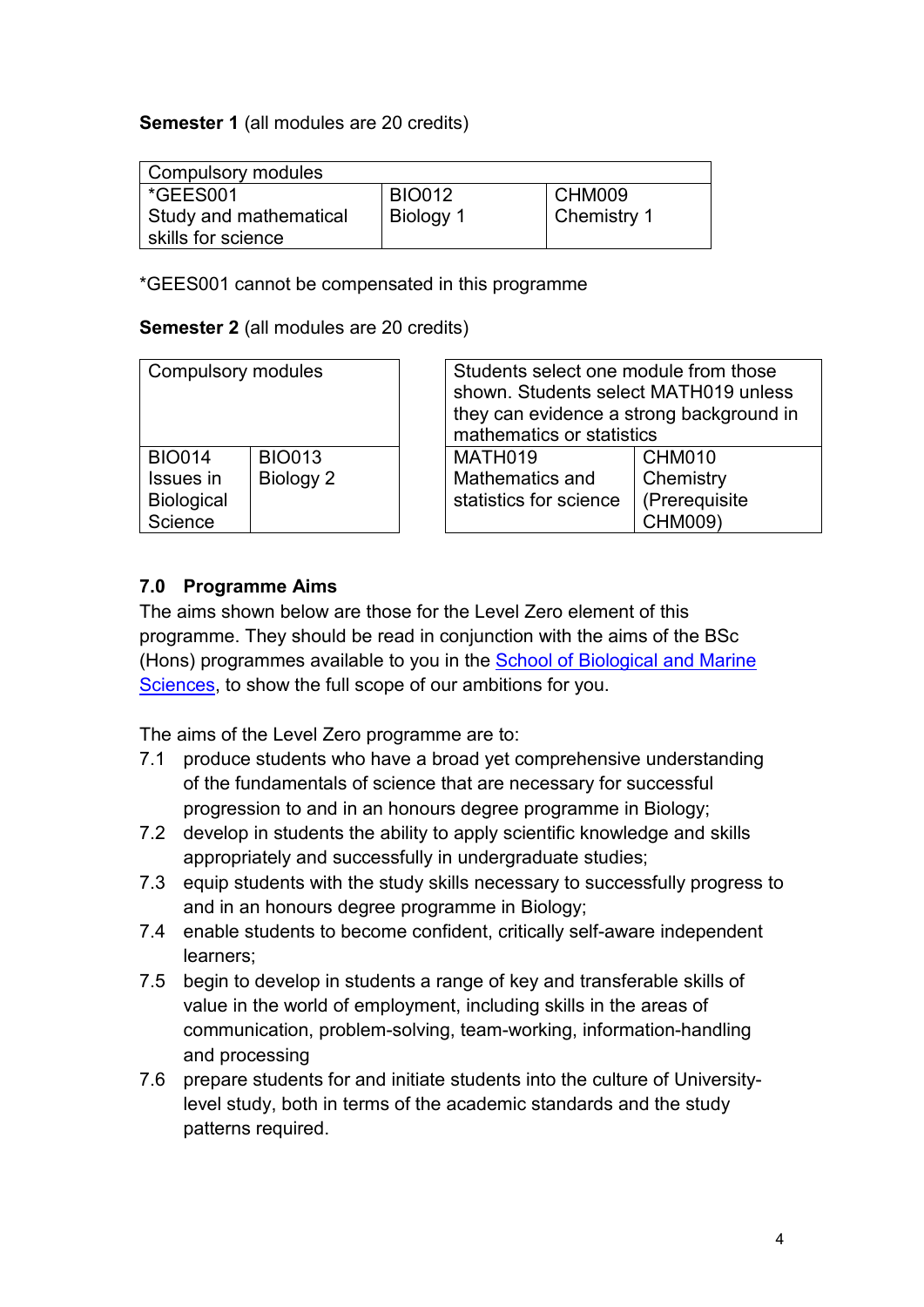# **8. Intended programme learning outcomes (ILOs)**

The intended learning outcomes shown below are those for the Level Zero element of this programme. They should be read in conjunction with the Intended Learning Outcomes of the BSc (Hons) programmes available to you in the School of Biological and Marine Sciences, to show the full scope of our ambitions for you.

# **8.1 Knowledge and understanding**

On successful completion, graduates should be able to

- a demonstrate a broad understanding of the fundamental knowledge base and the terminology of at least two major STEM disciplines, including Biology;
- b demonstrate an awareness of current areas of debate and discovery in Biology and how scientific knowledge and methods can be applied to investigate them.

# **8.2 Cognitive and intellectual skills**

On successful completion, graduates should be able to

- a identify correctly the concepts and principles underlying theoretical frameworks in at least two STEM disciplines, including Biology, and begin to identify strengths and limitations of such models;
- b judge the reliability of data, results and information using well defined techniques and/or criteria;
- c operate in a range of varied but predictable contexts relevant to Biology, requiring the use and application of specified scientific techniques and information sources.

## **8.3 Key, transferable and employment-related skills**

On successful completion, graduates should be able to demonstrate

- a written and oral communication skills and be able to use these in a variety of contexts;
- b problem-solving skills, relating to qualitative and quantitative information;
- c numeracy and computational skills appropriate to the study of undergraduate science at university;
- d information-retrieval skills, in relation to primary and secondary information sources;
- e demonstrate an awareness of their own capabilities in key areas and engage in development activity through guided self-direction.

# **8.4 Practical skills**

On successful completion, graduates should be able to

a demonstrate skills in the safe handling of materials in experimental settings, taking into account their chemical properties, including any specific hazards associated with their use;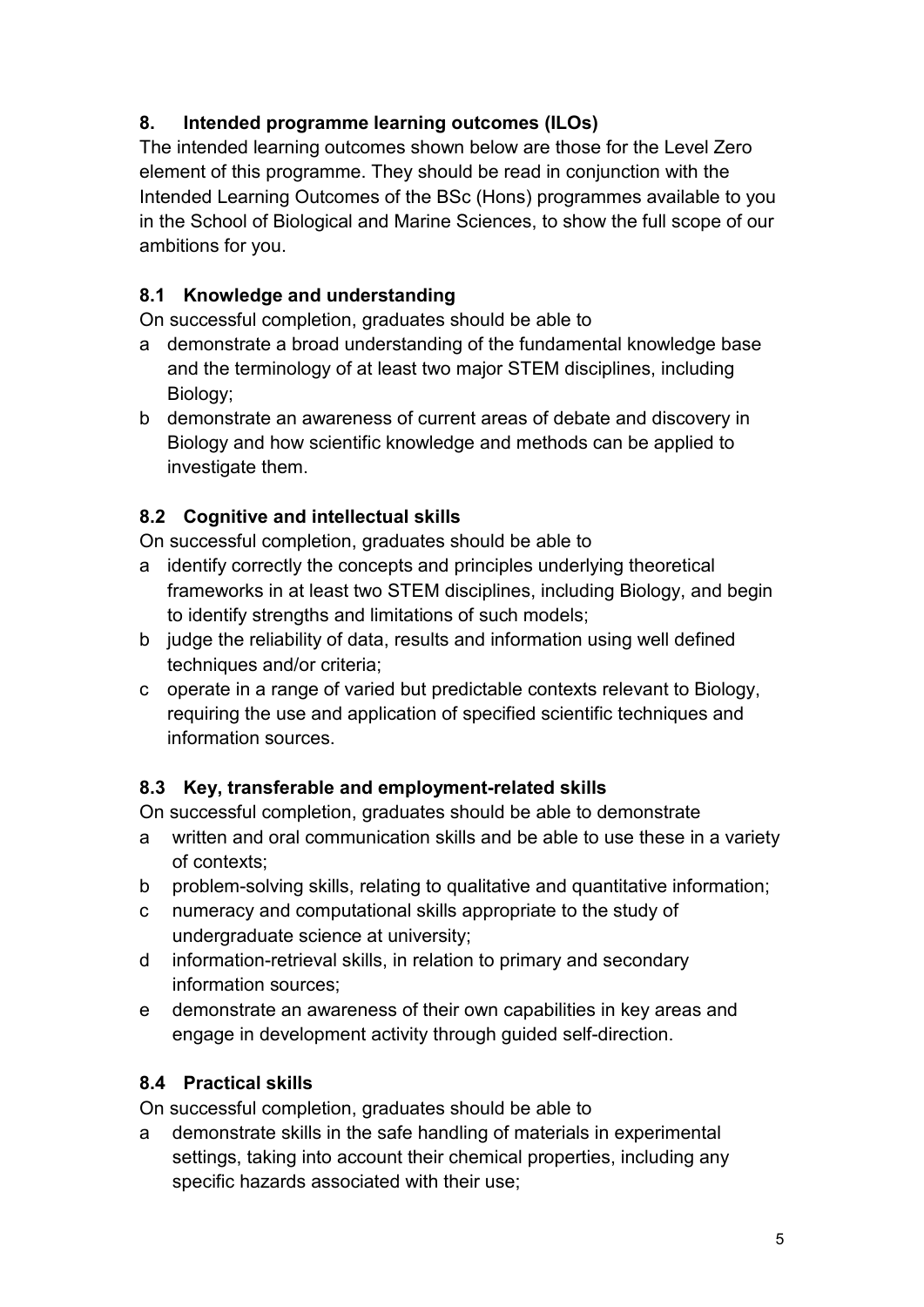- b demonstrate the skills required to conduct standard laboratory procedures in at least two STEM disciplines;
- c demonstrate skills in the monitoring, by observation and/or measurement, of a variety of chemical or biological properties, events or changes, of both a quantitative and qualitative nature, together with their systematic and reliable recording and documentation, in the laboratory or the field.

|                                                      | <b>Level Required</b>                                                                                                                                                                                                                        |  |  |
|------------------------------------------------------|----------------------------------------------------------------------------------------------------------------------------------------------------------------------------------------------------------------------------------------------|--|--|
|                                                      |                                                                                                                                                                                                                                              |  |  |
|                                                      | C                                                                                                                                                                                                                                            |  |  |
|                                                      | Ć                                                                                                                                                                                                                                            |  |  |
|                                                      | IELTS 6.0 overall with at                                                                                                                                                                                                                    |  |  |
|                                                      | least 5.5 in each element                                                                                                                                                                                                                    |  |  |
|                                                      | At least 140 UCAS points from Level 3 qualifications,                                                                                                                                                                                        |  |  |
|                                                      | such as those shown below, typically with passes in                                                                                                                                                                                          |  |  |
| science subjects                                     |                                                                                                                                                                                                                                              |  |  |
| A Levels                                             | normally including at least                                                                                                                                                                                                                  |  |  |
|                                                      | one pass in a science                                                                                                                                                                                                                        |  |  |
|                                                      | subject.                                                                                                                                                                                                                                     |  |  |
|                                                      | at least two passes in                                                                                                                                                                                                                       |  |  |
|                                                      | science subjects                                                                                                                                                                                                                             |  |  |
| <b>Baccalaureate</b>                                 | Passes, to include science                                                                                                                                                                                                                   |  |  |
| Scottish and Irish                                   | Passes, to include science                                                                                                                                                                                                                   |  |  |
| <b>Highers</b>                                       |                                                                                                                                                                                                                                              |  |  |
|                                                      | Level 3 usually required                                                                                                                                                                                                                     |  |  |
| such as NVQ                                          |                                                                                                                                                                                                                                              |  |  |
| GNVQ and AGNVQ                                       | Passes in the science                                                                                                                                                                                                                        |  |  |
|                                                      | subjects                                                                                                                                                                                                                                     |  |  |
|                                                      |                                                                                                                                                                                                                                              |  |  |
|                                                      |                                                                                                                                                                                                                                              |  |  |
| qualifications at Level 3, are welcomed and are      |                                                                                                                                                                                                                                              |  |  |
| assessed on an individual basis. This programme is   |                                                                                                                                                                                                                                              |  |  |
| also suitable for those returning to study who can   |                                                                                                                                                                                                                                              |  |  |
| offer work or other related experience in place of   |                                                                                                                                                                                                                                              |  |  |
| formal qualifications and who have the equivalent of |                                                                                                                                                                                                                                              |  |  |
| basic mathematical, English and science skills (i.e. |                                                                                                                                                                                                                                              |  |  |
| the equivalent of a Grade C at GCSE level).          |                                                                                                                                                                                                                                              |  |  |
|                                                      | <b>Qualifications</b><br>Required<br><b>GCSE Mathematics</b><br><b>GCSE English</b><br><b>IELTS</b><br><b>AS Level</b><br>Post GCSE quals<br>Applications from students with non-standard<br>qualifications, including those without Science |  |  |

### **9.0 Admissions Criteria, including APCL, APEL and DAS requirements**

In accordance with the University's Academic Regulations, Accreditation for Prior Learning (APEL) may be applied where a student can demonstrate appropriate recent learning or experience which fully satisfies the learning outcomes of the module(s) concerned.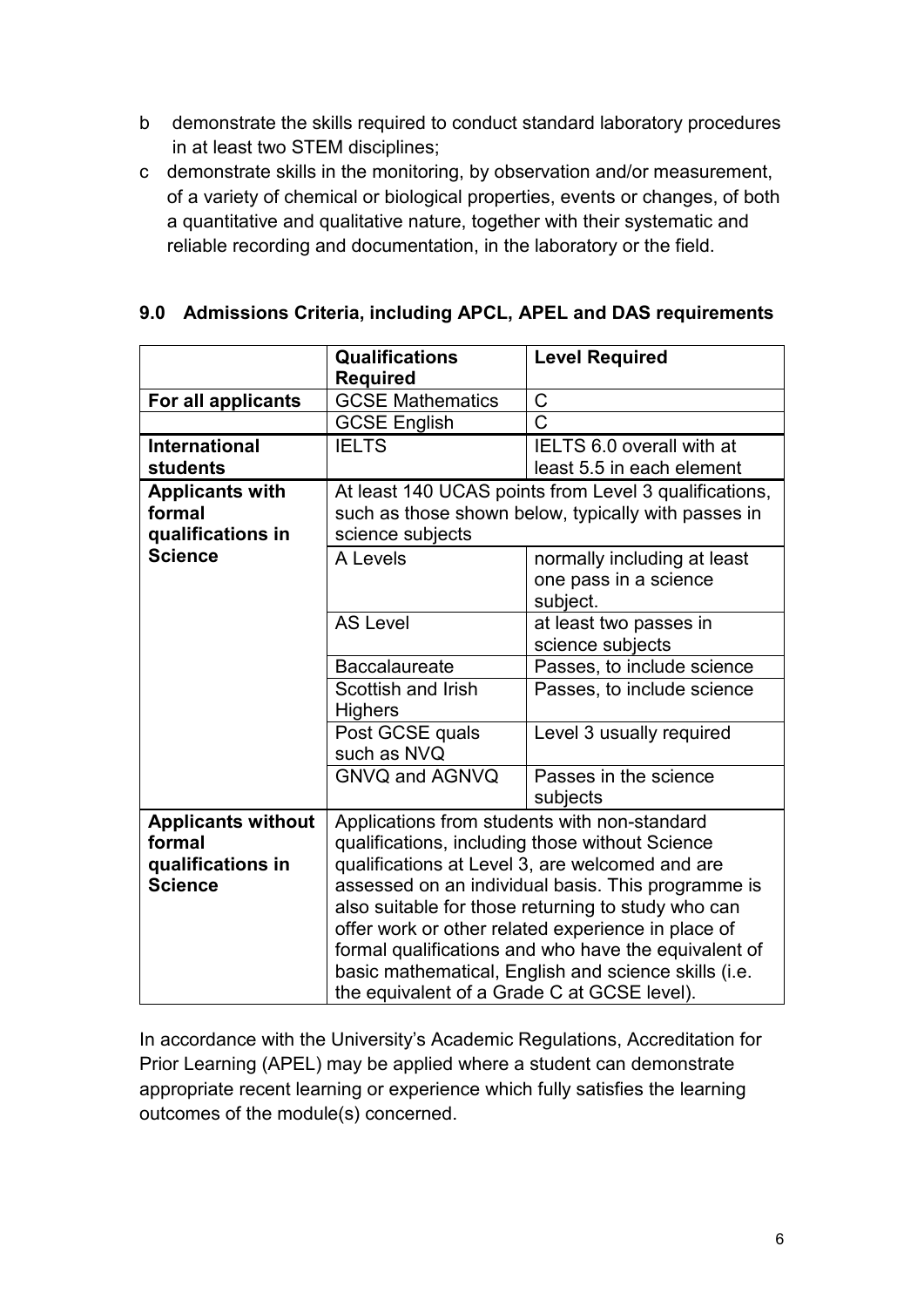In accordance with the University's policies, Level Zero programmes welcome applications from disabled students who are appropriately qualified, academically, for the programme. Information interviews are conducted with applicants to determine the nature of adjustments required.

## **10.0 Progression routes for final and intermediate awards**

The University guarantees progression to one of the science-based BSc programmes identified in Section 1, providing a student has achieved:

- 120 credits in the programme described in this specification and
- at least 50% in every module of the programme
- for progression to Zoology the requirements are 60% overall and at least 50% in every module of the programme
- there is no compensation allowable in the module GEES001.

Please note, however, that the University does not guarantee progression of an individual student to an individual programme.

The University does not guarantee progression to programmes outside those shown in Section 1. Students intending to progress to other programmes at the University of Plymouth should contact the admissions teams of the programme to which they wish to progress. You should be aware that some programmes may ask you to apply through UCAS so please make these enquiries in good time.

## **11.0 Exceptions to Regulations**

In order for a student to progress from Stage 0 onto Stage 1 of their chosen degree, they must achieve 120 credits plus meet the individual progression requirements as determined in the Programme specification.

## **12.0 Transitional arrangements**

None

## **13. Mapping**

#### **13.1 Indicative Learning Outcomes** (**ILOs) against modules**

**Knowledge and understanding** On successful completion, students should be able to: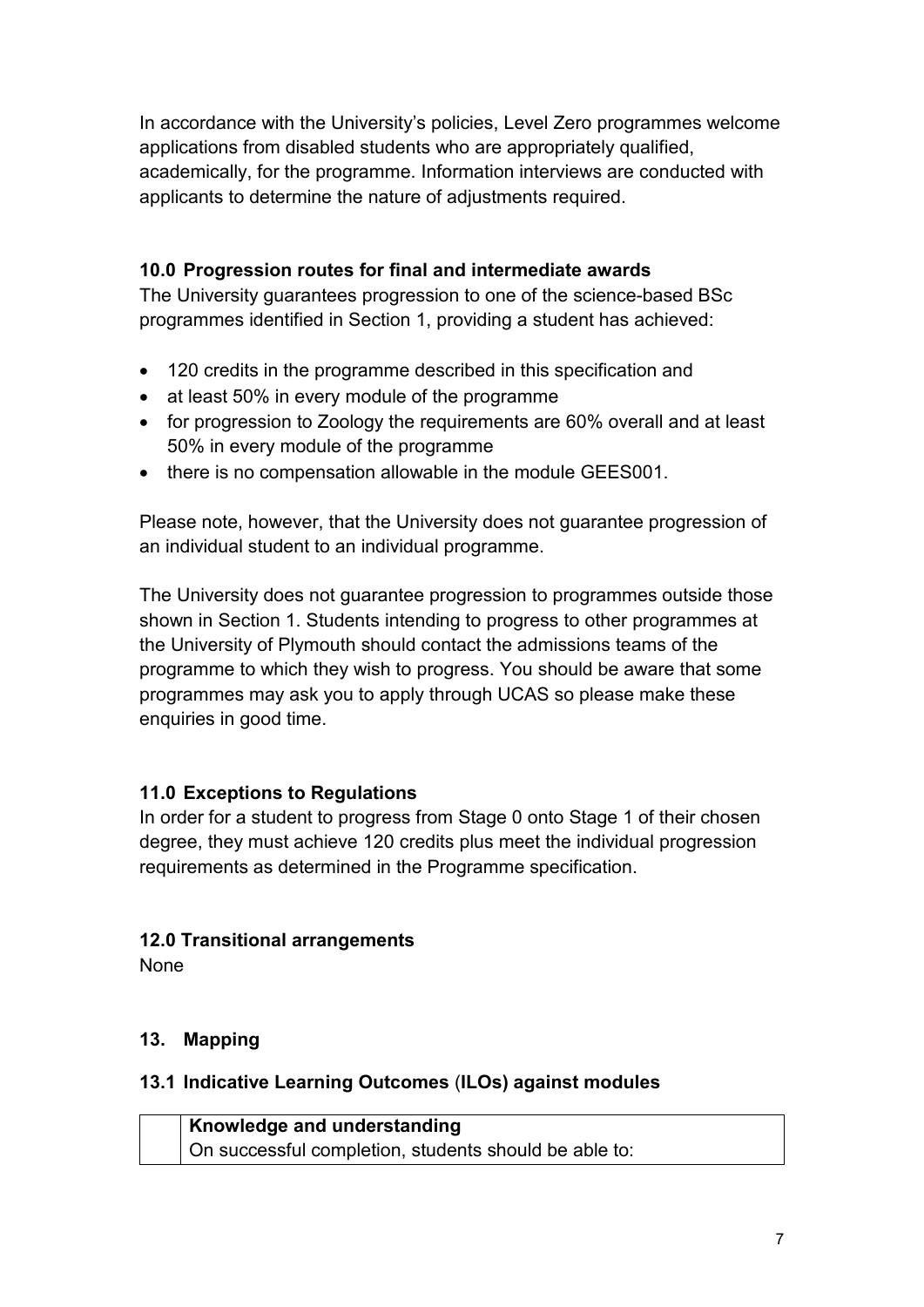| a | Demonstrate a broad understanding of the<br>fundamental knowledge base and the terminology of<br>at least two major STEM disciplines, including<br><b>Biology</b>  | <b>BIO012,</b><br><b>BIO013,</b><br>optional<br>modules            |
|---|--------------------------------------------------------------------------------------------------------------------------------------------------------------------|--------------------------------------------------------------------|
| b | Demonstrate an awareness of current areas of<br>debate and discovery in Biology and how scientific<br>knowledge and methods can be applied to<br>investigate them. | BIO012,<br><b>BIO013,</b><br><b>BIO014,</b><br>optional<br>modules |

|    | <b>Cognitive and intellectual skills</b>                                                                                                                                                                      |                                                                           |
|----|---------------------------------------------------------------------------------------------------------------------------------------------------------------------------------------------------------------|---------------------------------------------------------------------------|
|    | On successful completion, students should be able to:                                                                                                                                                         |                                                                           |
| a  | Identify correctly the concepts and principles<br>underlying theoretical frameworks in at least two<br>STEM disciplines, including Biology, and begin to<br>identify strengths and limitations of such models | BIO012,<br><b>BIO013,</b><br>optional<br>modules                          |
| b  | Judge the reliability of data, results and information<br>using well defined techniques and/or criteria                                                                                                       | BIO012,<br><b>BIO013,</b><br>optional<br>modules                          |
| C. | Operate in a range of varied but predictable contexts<br>relevant to Biology, requiring the use and application<br>of specified scientific techniques and information<br>sources                              | <b>BIO012,</b><br><b>BIO013,</b><br><b>BIO014,</b><br>optional<br>modules |

|              | <b>Practical Skills</b>                                                                                                                                                                                                                                                                                               |                                                                              |  |  |
|--------------|-----------------------------------------------------------------------------------------------------------------------------------------------------------------------------------------------------------------------------------------------------------------------------------------------------------------------|------------------------------------------------------------------------------|--|--|
|              | On successful completion, graduates should be able to:                                                                                                                                                                                                                                                                |                                                                              |  |  |
| a            | Demonstrate skills in the safe handling of materials in<br>experimental settings, taking into account their<br>chemical properties, including any specific hazards<br>associated with their use.                                                                                                                      | <b>BIO012,</b><br><b>BIO013,</b><br>optional<br>modules<br>except<br>MATH019 |  |  |
| $\mathsf b$  | Demonstrate the skills required to conduct standard<br>laboratory procedures in at least two STEM<br>disciplines                                                                                                                                                                                                      | BIO012,<br>BIO013,<br>optional<br>modules<br>except<br>MATH019               |  |  |
| $\mathbf{C}$ | Demonstrate skills in the monitoring, by observation<br>and/or measurement, of a variety of chemical or<br>biological properties, events or changes, of both a<br>quantitative and qualitative nature, together with their<br>systematic and reliable recording and documentation,<br>in the laboratory or the field. | <b>BIO012,</b><br>BIO013,<br>optional<br>modules                             |  |  |